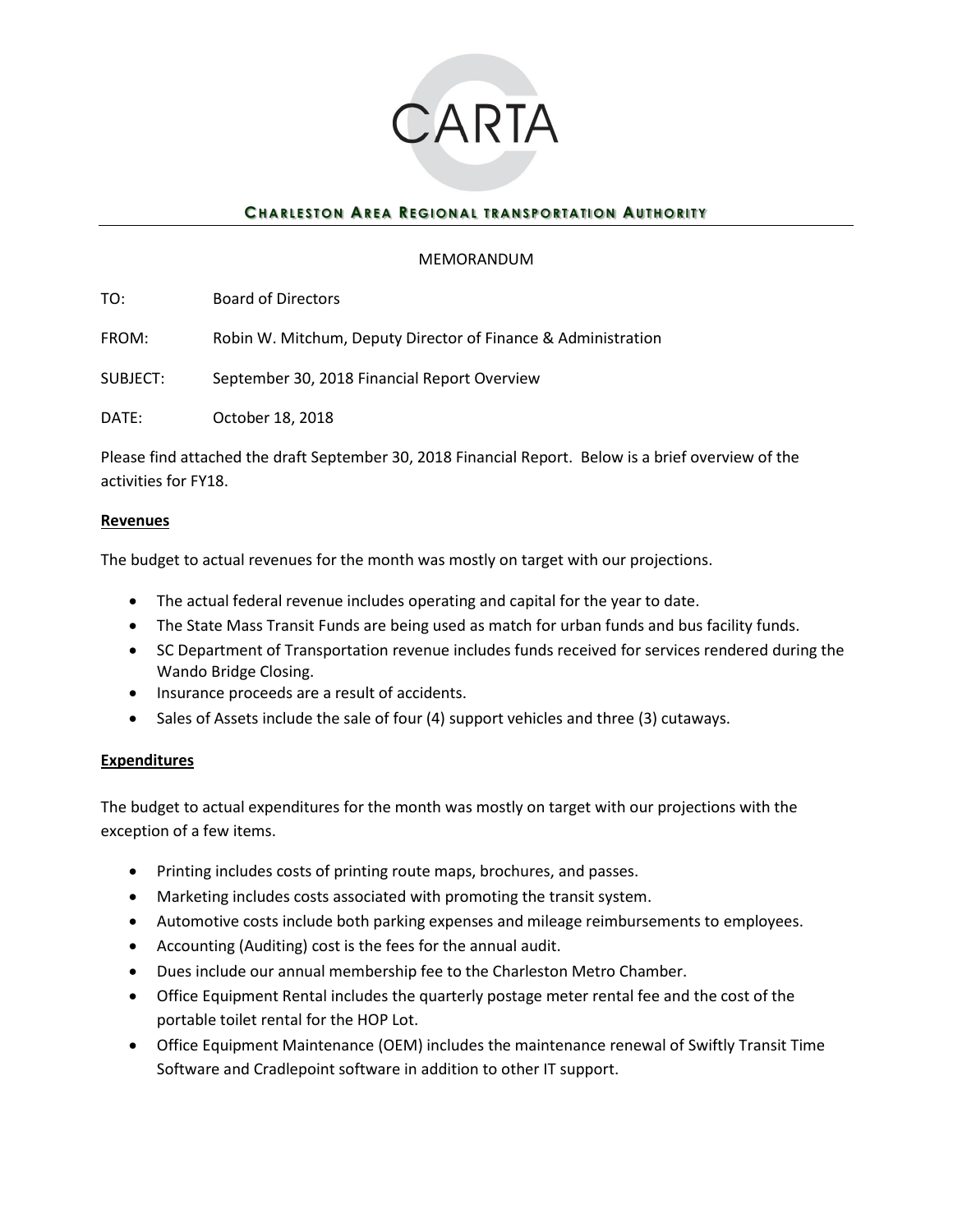- Rent includes the Rivers Avenue Park & Ride lot, Ashley Phosphate Park & Ride Lot, Leeds Avenue lot lease from SCE&G, SC Works Trident lease space, and document storage.
- Money Counting is the cost of the armored guard service, GARDA, to pick up and transport cash deposits to the bank.
- Professional Services include legal fees, payroll processing system fees, and the cost of the security guard for the HOP Lot.
- Contract Services (IGA & Management) is the extensive services provided to CARTA.
- Vehicle Maintenance is the cost to maintain the fleet.
- Operating Fees & Licenses include credit card transaction fees, DMV fees, storm water fees, and solid waste fees.
- Insurance includes the cost of liability insurance provided by the Insurance Reserve Fund.
- Bus Shelter Construction/Bench Install is the cost to purchase and install shelters and benches.
- Security cameras include the purchase of additional cameras at the Super Stop, Leeds Avenue, and additional security cameras for rolling stock.
- Depreciation includes the fiscal year 2018 depreciation expense.

### **Overall, the agency ended the month with an excess of revenue of \$352,001.**

If you have any questions, please contact me at 843-529-0400 ext. 213 o[r robinm@bcdcog.com.](mailto:robinm@bcdcog.com)

### **Amount owed to Transdev as of 9/30/18 is \$1,117,972.92**

### **Amount expended on the HOP as of 9/30/18 is \$593,528.**

| <b>HOP Expenditures</b>                       |                                    |         |  |
|-----------------------------------------------|------------------------------------|---------|--|
| <b>Expenditures</b>                           | <b>Description</b>                 | Total   |  |
| <b>Supplies</b>                               | Signage - Parking Lot & Buses      | 4,723   |  |
| Printing                                      | <b>HOP Route</b>                   | 2,716   |  |
| Equipment Rental                              | Portable Toilet                    | 300     |  |
| Communications                                | Internet                           | 880     |  |
| <b>Utilities</b>                              | Electric                           | 368     |  |
| <b>Professional Services</b>                  | Security Guard                     | 49,266  |  |
| Miscellaneous                                 | Ribbon Cutting / Towing / Misc     | 804     |  |
| Fuel                                          | Diesel Fuel                        | 24,011  |  |
| <b>Fixed Route</b>                            | <b>Transdev Service</b>            | 410,273 |  |
| <b>Bus Shelter Construction/Bench Install</b> | Relocation of 2 Shelters & Benches | 28,029  |  |
| Capital (IT, Facility Repairs/Maint)          | Radios - Attendant                 | 1,010   |  |
| Capital (IT, Facility Repairs/Maint)          | Radios - MIDIS                     | 11,600  |  |
| Capital (IT, Facility Repairs/Maint)          | APCs - MIDIS                       | 10,499  |  |
| Capital (IT, Facility Repairs/Maint)          | Parking Meter Kiosks/Concrete Base | 17,478  |  |
| Capital (IT, Facility Repairs/Maint)          | Attendant Building/Concrete Base   | 31,571  |  |
| <b>TOTAL EXPENDITURES</b>                     |                                    | 593,528 |  |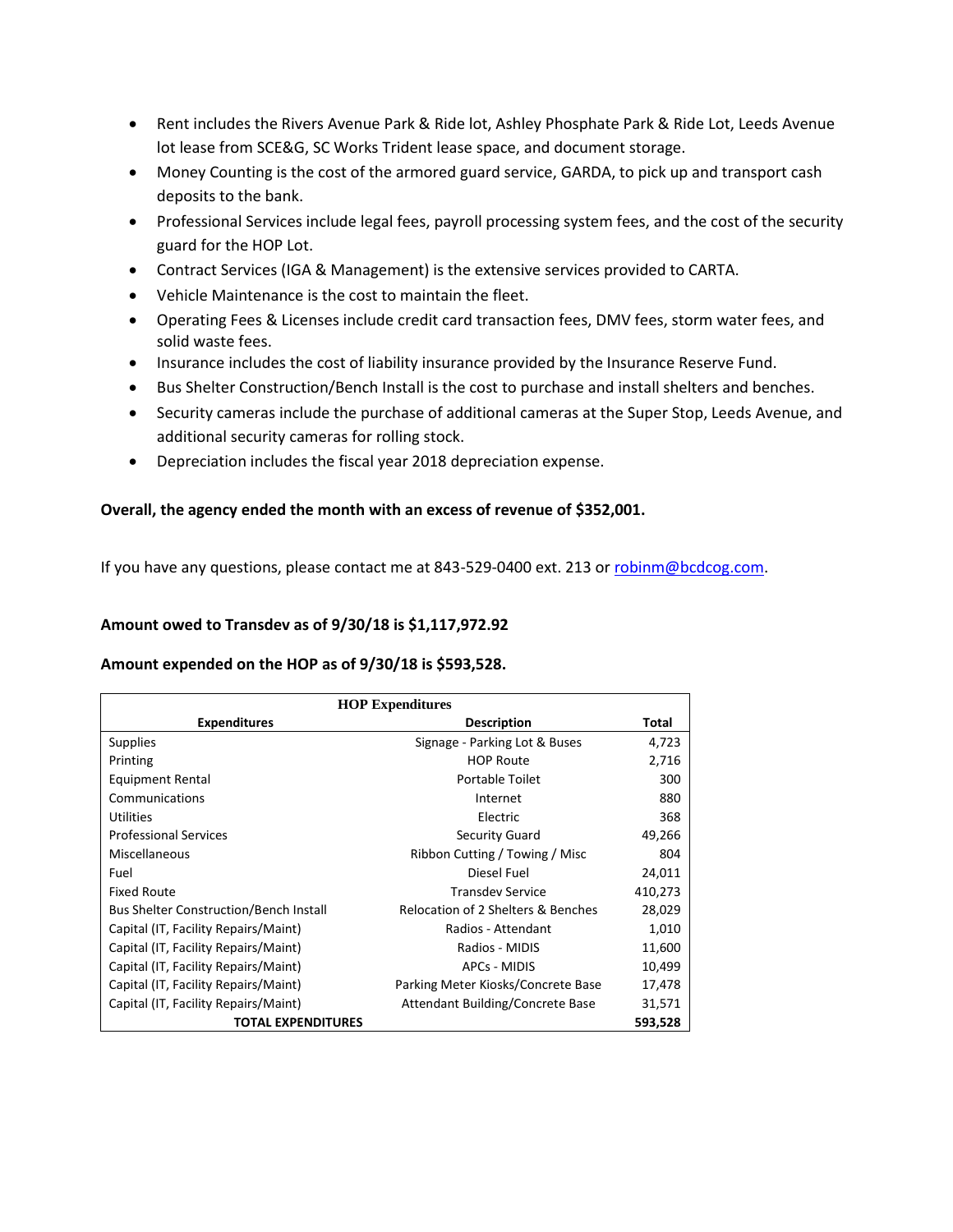

## **CARTA**

### **Statement of Revenues & Expenditures For the Month Ending September 30, 2018**

Time elapsed: 100%

|                                           |                    | <b>1st Revision</b> |               | $%$ of        |
|-------------------------------------------|--------------------|---------------------|---------------|---------------|
|                                           | <b>FY18 Budget</b> | <b>FY18 Budget</b>  | <b>Actual</b> | <b>Budget</b> |
| <b>Revenues</b>                           |                    |                     |               |               |
| Farebox                                   | 2,370,254          | 2,358,403           | 2,189,815     | 93%           |
| Passes                                    | 585,388            | 581,633             | 539,080       | 93%           |
| <b>HOP Lot Parking Fees</b>               |                    | 97,538              | 49,554        | 51%           |
| <b>COC Shuttle</b>                        | 452,580            | 452,580             | 447,648       | 99%           |
| <b>MUSC</b>                               | 807,000            | 807,000             | 801,792       | 99%           |
| City of Charleston - DASH                 | 516,600            | 516,600             | 526,932       | 102%          |
| City of North Charleston                  | 551,623            | 551,623             |               | $0\%$         |
| <b>Community Pride</b>                    |                    | 8,374               | 3,705         | 44%           |
| Federal                                   | 22,657,159         | 16,182,228          | 14,021,018    | 87%           |
| <b>State Mass Transit Funds</b>           | 963,467            | 1,019,347           | 705,880       | 69%           |
| S.C. Dept. of Transportation              |                    |                     | 95,597        | N/A           |
| Sales Tax - Charleston County             | 10,606,750         | 11,606,750          | 11,606,751    | 100%          |
| Charleston County Intermodal              | 1,200,000          | 1,242,035           | 1,242,117     | 100%          |
| <b>HOP Lot</b>                            |                    | 530,418             | 45,450        | 9%            |
| Capital Revenue (on hand)                 | 600,000            | 1,163,377           | 598,395       | 51%           |
| Advertising                               | 900,000            | 800,000             | 652,290       | 82%           |
| Interest                                  |                    | 70                  | 82            | 117%          |
| <b>Insurance Proceeds</b>                 |                    | 40,389              | 63,532        | 157%          |
| Sale of Assets                            | 50,000             | 50,000              | 14,602        | 29%           |
| Miscellaneous                             |                    | 771                 | 771           | 100%          |
| <b>TOTAL REVENUES</b>                     | 42,260,821         | 38,009,136          | 33,605,011    | 88%           |
| <b>Expenditures</b>                       |                    |                     |               |               |
| <b>Staff Salaries</b>                     | 150,718            | 152,012             | 156,687       | 103%          |
| <b>Supplies</b>                           | 15,000             | 22,038              | 14,983        | 68%           |
| Printing                                  | 60,000             | 46,175              | 59,797        | 130%          |
| Marketing                                 | 10,000             | 18,374              | 11,823        | 64%           |
| Automotive                                | 1,945              | 2,676               | 2,644         | 99%           |
| Accounting (Auditing)                     | 21,250             | 22,750              | 22,750        | 100%          |
| Postage                                   | 2,500              | 2,000               | 1,846         | 92%           |
| Dues/Publications                         | 750                | 750                 | 500           | 67%           |
| <b>Office Equipment Rental</b>            | 601                | 860                 | 1,081         | 126%          |
| <b>Office Equipment Maintenance</b>       | 124,174            | 123,400             | 137,844       | 112%          |
| Rent                                      | 21,710             | 42,513              | 38,928        | 92%           |
| Communications                            | 112,810            | 172,965             | 122,471       | 71%           |
| <b>Utilities</b>                          | 10,500             | 13,275              | 10,102        | 76%           |
| Advertising                               | 20,000             | 15,000              | 1,401         | 9%            |
| <b>Money Counting</b>                     | 6,000              | 6,715               | 7,464         | 111%          |
| <b>Professional Services</b>              | 11,000             | 77,419              | 68,037        | 88%           |
| <b>Contract Services</b>                  | 1,434,511          | 1,610,742           | 1,631,630     | 101%          |
| <b>Melnick Property Contract Services</b> |                    | 214,220             | 203,529       | 95%           |
| Vehicle Maintenance                       | 200,000            | 252,793             | 232,216       | 92%           |
| <b>Operating Fees &amp; Licenses</b>      | 28,706             | 28,706              | 27,791        | 97%           |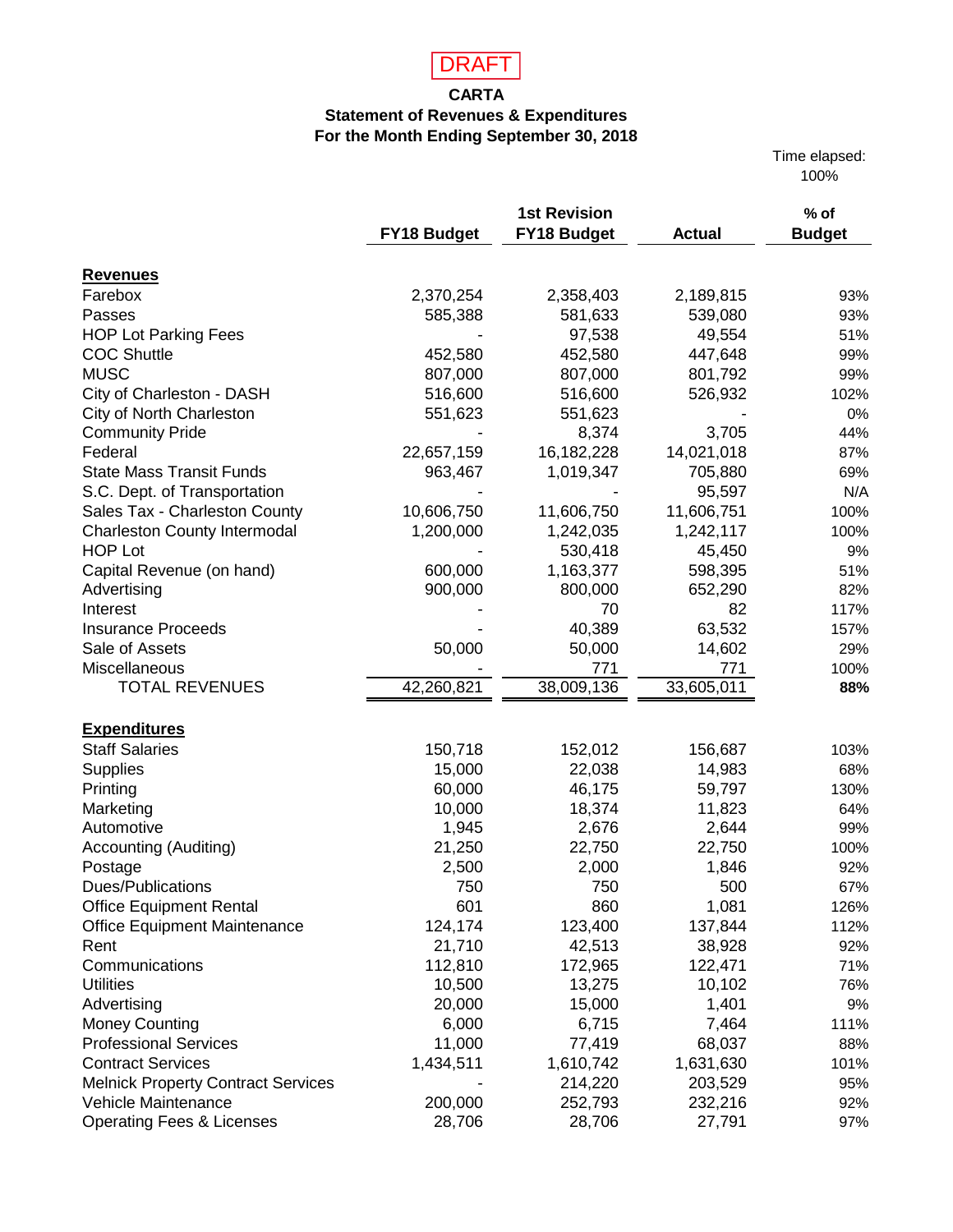

### **CARTA Statement of Revenues & Expenditures For the Month Ending September 30, 2018**

Time elapsed: 100%

|                                               | <b>1st Revision</b> |             |               | $%$ of        |
|-----------------------------------------------|---------------------|-------------|---------------|---------------|
|                                               | <b>FY18 Budget</b>  | FY18 Budget | <b>Actual</b> | <b>Budget</b> |
| Insurance                                     | 561,000             | 561,000     | 531,169       | 95%           |
| Fuel                                          | 1,105,340           | 1,324,166   | 1,453,941     | 110%          |
| <b>Fixed Route</b>                            | 12,084,000          | 11,923,490  | 12,107,118    | 102%          |
| Paratransit                                   | 2,352,486           | 2,357,497   | 2,403,360     | 102%          |
| Miscellaneous                                 | 12,000              | 7,741       | 1,707         | 22%           |
| Intermodal Infrastructure - Construction      | 13,500,000          | 10,800,000  | 8,547,854     | 79%           |
| <b>Rolling Stock</b>                          | 7,902,000           | 1,890,000   | 1,679,440     | 89%           |
| <b>Support Vehicles</b>                       |                     | 30,314      | 30,314        | 100%          |
| <b>Bus Shelter Construction/Bench Install</b> | 605,560             | 833,732     | 940,494       | 113%          |
| Security/Cameras                              | 120,682             | 359,395     | 78,149        | 22%           |
| Fareboxes                                     | 1,035,027           | 125,000     | 114,700       | 92%           |
| Land - Melnick                                |                     | 35,000      | 35,000        | 100%          |
| Capital (IT, Facility Repairs/Maint)          | 700,551             | 613,916     | 591,752       | 96%           |
| Engineering                                   | 50,000              | 50,000      |               | 0%            |
| <b>Melnick PNR</b>                            |                     | 2,363,342   | 9,130         | 0%            |
| Depreciation                                  |                     | 1,909,160   | 1,975,358     | 103%          |
| <b>TOTAL EXPENDITURES</b>                     | 42,260,821          | 38,009,136  | 33,253,010    | 87%           |
| Excess (Deficit) of Revenues Over             |                     |             |               |               |
| (Under) Expenditures                          |                     |             | 352,001       |               |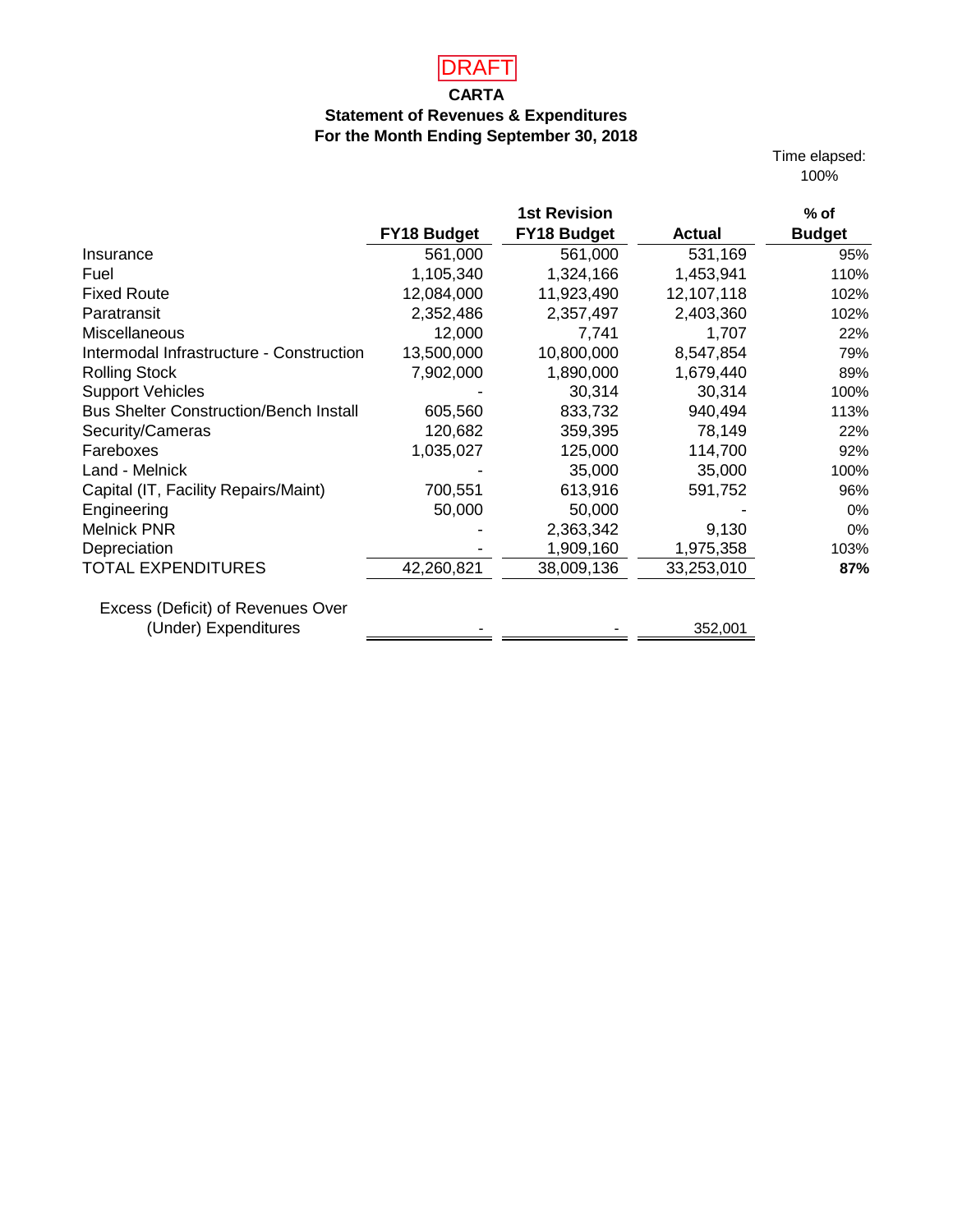

# **CARTA Statement of Revenues & Expenditures For the Month Ending September 30, 2018**

|                                               | Administration | Operating  | Capital    | <b>TOTAL</b> |
|-----------------------------------------------|----------------|------------|------------|--------------|
| <b>EXPENDITURES:</b>                          |                |            |            |              |
| <b>Salaries &amp; Benefits</b>                | 76,289         | 80,398     |            | 156,687      |
| <b>Total Direct Personnel</b>                 | 76,289         | 80,398     |            | 156,687      |
|                                               |                |            |            |              |
| <b>Supplies</b>                               | 8,163          | 6,820      |            | 14,983       |
| Printing                                      | 645            | 59,152     |            | 59,797       |
| Marketing                                     | 11,441         | 382        |            | 11,823       |
| Automotive                                    | 2,049          | 595        |            | 2,644        |
| Accounting (Outside Services & Auditing)      | 22,750         |            |            | 22,750       |
| Postage                                       | 1,755          | 91         |            | 1,846        |
| <b>Dues/Publications</b>                      | 500            |            |            | 500          |
| <b>Office Equipment Rental</b>                | 781            | 300        |            | 1,081        |
| <b>Office Equipment Maintenance</b>           | 26,859         | 110,985    |            | 137,844      |
| Rent                                          | 6,628          | 32,300     |            | 38,928       |
| Telephone/Communications                      | 4,181          | 118,290    |            | 122,471      |
| <b>Utilities</b>                              |                | 10,102     |            | 10,102       |
| Advertising                                   | 500            | 901        |            | 1,401        |
| <b>Money Counting</b>                         |                | 7,464      |            | 7,464        |
| <b>Other Professional Services</b>            | 15,871         | 52,166     |            | 68,037       |
| <b>Contract Services</b>                      |                | 1,631,630  |            | 1,631,630    |
| <b>Contract Services Melnick</b>              |                | 203,529    |            | 203,529      |
| Vehicle Maintenance                           |                | 232,216    |            | 232,216      |
| <b>Operating Fees &amp; Licenses</b>          | 5,232          | 22,559     |            | 27,791       |
| Insurance                                     | 7,004          | 524,165    |            | 531,169      |
| Fuel                                          |                | 1,453,941  |            | 1,453,941    |
| <b>Fixed Route</b>                            |                | 12,107,118 |            | 12,107,118   |
| Paratransit                                   |                | 2,403,360  |            | 2,403,360    |
| Miscellaneous                                 | 1,157          | 550        |            | 1,707        |
| Intermodal Infrastructure - Construction      |                |            | 8,547,854  | 8,547,854    |
| <b>Rolling Stock</b>                          |                |            | 1,679,440  | 1,679,440    |
| <b>Support Vehicles</b>                       |                |            | 30,314     | 30,314       |
| <b>Bus Shelter Construction/Bench Install</b> |                |            | 940,494    | 940,494      |
| <b>Security Cameras</b>                       |                | 7,360      | 70,789     | 78,149       |
| Fareboxes                                     |                |            | 114,700    | 114,700      |
| Land - Melnick                                |                |            | 35,000     | 35,000       |
| Capital (IT, Facility Repairs/Maint)          | 4,211          | 3,473      | 584,068    | 591,752      |
| Engineering                                   |                |            |            |              |
| <b>Melnick PNR</b>                            |                |            | 9,130      | 9,130        |
| Depreciation                                  |                |            | 1,975,358  | 1,975,358    |
| <b>TOTAL EXPENDITURES</b>                     | 196,016        | 19,069,847 | 13,987,147 | 33,253,010   |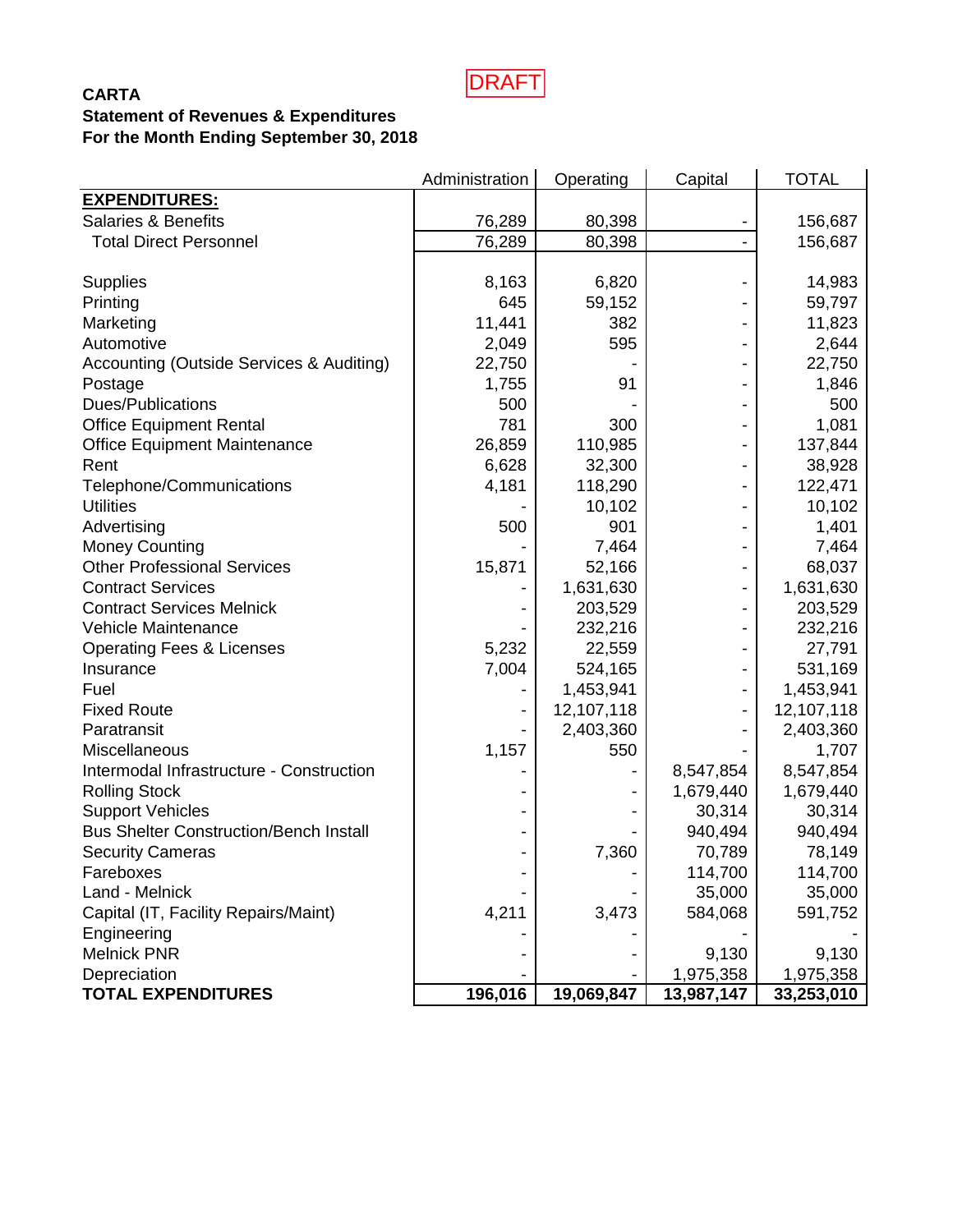

# **CARTA Statement of Revenues & Expenditures For the Month Ending September 30, 2018**

| <b>REVENUE</b><br>Farebox<br>2,189,815<br>2,189,815<br>Passes<br>539,080<br>539,080<br>Parking - HOP Lot<br>49,554<br>49,554<br><b>COC Shuttle</b><br>447,648<br>447,648<br><b>MUSC</b><br>801,792<br>801,792<br>City of Charleston - DASH<br>526,932<br>526,932<br><b>CACVB</b><br>15,000<br>15,000<br>City of Charleston<br>30,450<br>30,450<br>City of North Charleston<br><b>Community Pride</b><br>3,705<br>3,705<br>Federal SC-2017-012-00<br>9,826<br>9,826<br>Federal SC-2018-038-00<br>5,632,340<br>5,632,340<br>Federal SC-04-0010<br>5,234,864<br>5,234,864<br><b>Federal Intermodal</b><br>1,603,419<br>1,603,419<br>Federal SC-90-X259<br>124,448<br>124,448<br>Federal SC-90-X287<br>8,377<br>8,377<br>Federal SC-90-X264<br>389,421<br>389,421<br>Federal SC-90-X279<br>16,669<br>16,669<br>Federal SC-2017-005-00<br>586,694<br>586,694<br>Federal SC-2018-001-00<br>159,662<br>159,662<br>Federal PT-81299-64<br>Federal PT-81239-25<br>255,298<br>255,298<br><b>Federal PL Guideshare</b><br><b>State Mass Transit Funds</b><br>705,880<br>705,880<br>S.C. Dept. of Transportation<br>95,597<br>95,597<br>Sales Tax - Charleston County<br>544,230<br>11,606,751<br>7,319,166<br>3,743,355<br><b>Charleston County Intermodal</b><br>1,242,117<br>1,242,117<br>Capital Revenue (on hand)<br>598,395<br>598,395<br>Advertising<br>652,290<br>652,290<br>82<br>Interest<br>82<br><b>Insurance Proceeds</b><br>63,532<br>63,532<br>Sale of Assets<br>14,602<br>14,602<br>Miscellaneous<br>771<br>771<br>548,017<br>19,069,847<br>13,987,147<br>33,605,011<br><b>TOTAL REVENUES</b><br><b>EXCESS OF REVENUES OVER</b><br><b>EXPENDITURES</b><br>352,001<br>352,001 | Administration | Operating | Capital | <b>TOTAL</b> |
|----------------------------------------------------------------------------------------------------------------------------------------------------------------------------------------------------------------------------------------------------------------------------------------------------------------------------------------------------------------------------------------------------------------------------------------------------------------------------------------------------------------------------------------------------------------------------------------------------------------------------------------------------------------------------------------------------------------------------------------------------------------------------------------------------------------------------------------------------------------------------------------------------------------------------------------------------------------------------------------------------------------------------------------------------------------------------------------------------------------------------------------------------------------------------------------------------------------------------------------------------------------------------------------------------------------------------------------------------------------------------------------------------------------------------------------------------------------------------------------------------------------------------------------------------------------------------------------------------------------------------------------------------------------------------------|----------------|-----------|---------|--------------|
|                                                                                                                                                                                                                                                                                                                                                                                                                                                                                                                                                                                                                                                                                                                                                                                                                                                                                                                                                                                                                                                                                                                                                                                                                                                                                                                                                                                                                                                                                                                                                                                                                                                                                  |                |           |         |              |
|                                                                                                                                                                                                                                                                                                                                                                                                                                                                                                                                                                                                                                                                                                                                                                                                                                                                                                                                                                                                                                                                                                                                                                                                                                                                                                                                                                                                                                                                                                                                                                                                                                                                                  |                |           |         |              |
|                                                                                                                                                                                                                                                                                                                                                                                                                                                                                                                                                                                                                                                                                                                                                                                                                                                                                                                                                                                                                                                                                                                                                                                                                                                                                                                                                                                                                                                                                                                                                                                                                                                                                  |                |           |         |              |
|                                                                                                                                                                                                                                                                                                                                                                                                                                                                                                                                                                                                                                                                                                                                                                                                                                                                                                                                                                                                                                                                                                                                                                                                                                                                                                                                                                                                                                                                                                                                                                                                                                                                                  |                |           |         |              |
|                                                                                                                                                                                                                                                                                                                                                                                                                                                                                                                                                                                                                                                                                                                                                                                                                                                                                                                                                                                                                                                                                                                                                                                                                                                                                                                                                                                                                                                                                                                                                                                                                                                                                  |                |           |         |              |
|                                                                                                                                                                                                                                                                                                                                                                                                                                                                                                                                                                                                                                                                                                                                                                                                                                                                                                                                                                                                                                                                                                                                                                                                                                                                                                                                                                                                                                                                                                                                                                                                                                                                                  |                |           |         |              |
|                                                                                                                                                                                                                                                                                                                                                                                                                                                                                                                                                                                                                                                                                                                                                                                                                                                                                                                                                                                                                                                                                                                                                                                                                                                                                                                                                                                                                                                                                                                                                                                                                                                                                  |                |           |         |              |
|                                                                                                                                                                                                                                                                                                                                                                                                                                                                                                                                                                                                                                                                                                                                                                                                                                                                                                                                                                                                                                                                                                                                                                                                                                                                                                                                                                                                                                                                                                                                                                                                                                                                                  |                |           |         |              |
|                                                                                                                                                                                                                                                                                                                                                                                                                                                                                                                                                                                                                                                                                                                                                                                                                                                                                                                                                                                                                                                                                                                                                                                                                                                                                                                                                                                                                                                                                                                                                                                                                                                                                  |                |           |         |              |
|                                                                                                                                                                                                                                                                                                                                                                                                                                                                                                                                                                                                                                                                                                                                                                                                                                                                                                                                                                                                                                                                                                                                                                                                                                                                                                                                                                                                                                                                                                                                                                                                                                                                                  |                |           |         |              |
|                                                                                                                                                                                                                                                                                                                                                                                                                                                                                                                                                                                                                                                                                                                                                                                                                                                                                                                                                                                                                                                                                                                                                                                                                                                                                                                                                                                                                                                                                                                                                                                                                                                                                  |                |           |         |              |
|                                                                                                                                                                                                                                                                                                                                                                                                                                                                                                                                                                                                                                                                                                                                                                                                                                                                                                                                                                                                                                                                                                                                                                                                                                                                                                                                                                                                                                                                                                                                                                                                                                                                                  |                |           |         |              |
|                                                                                                                                                                                                                                                                                                                                                                                                                                                                                                                                                                                                                                                                                                                                                                                                                                                                                                                                                                                                                                                                                                                                                                                                                                                                                                                                                                                                                                                                                                                                                                                                                                                                                  |                |           |         |              |
|                                                                                                                                                                                                                                                                                                                                                                                                                                                                                                                                                                                                                                                                                                                                                                                                                                                                                                                                                                                                                                                                                                                                                                                                                                                                                                                                                                                                                                                                                                                                                                                                                                                                                  |                |           |         |              |
|                                                                                                                                                                                                                                                                                                                                                                                                                                                                                                                                                                                                                                                                                                                                                                                                                                                                                                                                                                                                                                                                                                                                                                                                                                                                                                                                                                                                                                                                                                                                                                                                                                                                                  |                |           |         |              |
|                                                                                                                                                                                                                                                                                                                                                                                                                                                                                                                                                                                                                                                                                                                                                                                                                                                                                                                                                                                                                                                                                                                                                                                                                                                                                                                                                                                                                                                                                                                                                                                                                                                                                  |                |           |         |              |
|                                                                                                                                                                                                                                                                                                                                                                                                                                                                                                                                                                                                                                                                                                                                                                                                                                                                                                                                                                                                                                                                                                                                                                                                                                                                                                                                                                                                                                                                                                                                                                                                                                                                                  |                |           |         |              |
|                                                                                                                                                                                                                                                                                                                                                                                                                                                                                                                                                                                                                                                                                                                                                                                                                                                                                                                                                                                                                                                                                                                                                                                                                                                                                                                                                                                                                                                                                                                                                                                                                                                                                  |                |           |         |              |
|                                                                                                                                                                                                                                                                                                                                                                                                                                                                                                                                                                                                                                                                                                                                                                                                                                                                                                                                                                                                                                                                                                                                                                                                                                                                                                                                                                                                                                                                                                                                                                                                                                                                                  |                |           |         |              |
|                                                                                                                                                                                                                                                                                                                                                                                                                                                                                                                                                                                                                                                                                                                                                                                                                                                                                                                                                                                                                                                                                                                                                                                                                                                                                                                                                                                                                                                                                                                                                                                                                                                                                  |                |           |         |              |
|                                                                                                                                                                                                                                                                                                                                                                                                                                                                                                                                                                                                                                                                                                                                                                                                                                                                                                                                                                                                                                                                                                                                                                                                                                                                                                                                                                                                                                                                                                                                                                                                                                                                                  |                |           |         |              |
|                                                                                                                                                                                                                                                                                                                                                                                                                                                                                                                                                                                                                                                                                                                                                                                                                                                                                                                                                                                                                                                                                                                                                                                                                                                                                                                                                                                                                                                                                                                                                                                                                                                                                  |                |           |         |              |
|                                                                                                                                                                                                                                                                                                                                                                                                                                                                                                                                                                                                                                                                                                                                                                                                                                                                                                                                                                                                                                                                                                                                                                                                                                                                                                                                                                                                                                                                                                                                                                                                                                                                                  |                |           |         |              |
|                                                                                                                                                                                                                                                                                                                                                                                                                                                                                                                                                                                                                                                                                                                                                                                                                                                                                                                                                                                                                                                                                                                                                                                                                                                                                                                                                                                                                                                                                                                                                                                                                                                                                  |                |           |         |              |
|                                                                                                                                                                                                                                                                                                                                                                                                                                                                                                                                                                                                                                                                                                                                                                                                                                                                                                                                                                                                                                                                                                                                                                                                                                                                                                                                                                                                                                                                                                                                                                                                                                                                                  |                |           |         |              |
|                                                                                                                                                                                                                                                                                                                                                                                                                                                                                                                                                                                                                                                                                                                                                                                                                                                                                                                                                                                                                                                                                                                                                                                                                                                                                                                                                                                                                                                                                                                                                                                                                                                                                  |                |           |         |              |
|                                                                                                                                                                                                                                                                                                                                                                                                                                                                                                                                                                                                                                                                                                                                                                                                                                                                                                                                                                                                                                                                                                                                                                                                                                                                                                                                                                                                                                                                                                                                                                                                                                                                                  |                |           |         |              |
|                                                                                                                                                                                                                                                                                                                                                                                                                                                                                                                                                                                                                                                                                                                                                                                                                                                                                                                                                                                                                                                                                                                                                                                                                                                                                                                                                                                                                                                                                                                                                                                                                                                                                  |                |           |         |              |
|                                                                                                                                                                                                                                                                                                                                                                                                                                                                                                                                                                                                                                                                                                                                                                                                                                                                                                                                                                                                                                                                                                                                                                                                                                                                                                                                                                                                                                                                                                                                                                                                                                                                                  |                |           |         |              |
|                                                                                                                                                                                                                                                                                                                                                                                                                                                                                                                                                                                                                                                                                                                                                                                                                                                                                                                                                                                                                                                                                                                                                                                                                                                                                                                                                                                                                                                                                                                                                                                                                                                                                  |                |           |         |              |
|                                                                                                                                                                                                                                                                                                                                                                                                                                                                                                                                                                                                                                                                                                                                                                                                                                                                                                                                                                                                                                                                                                                                                                                                                                                                                                                                                                                                                                                                                                                                                                                                                                                                                  |                |           |         |              |
|                                                                                                                                                                                                                                                                                                                                                                                                                                                                                                                                                                                                                                                                                                                                                                                                                                                                                                                                                                                                                                                                                                                                                                                                                                                                                                                                                                                                                                                                                                                                                                                                                                                                                  |                |           |         |              |
|                                                                                                                                                                                                                                                                                                                                                                                                                                                                                                                                                                                                                                                                                                                                                                                                                                                                                                                                                                                                                                                                                                                                                                                                                                                                                                                                                                                                                                                                                                                                                                                                                                                                                  |                |           |         |              |
|                                                                                                                                                                                                                                                                                                                                                                                                                                                                                                                                                                                                                                                                                                                                                                                                                                                                                                                                                                                                                                                                                                                                                                                                                                                                                                                                                                                                                                                                                                                                                                                                                                                                                  |                |           |         |              |
|                                                                                                                                                                                                                                                                                                                                                                                                                                                                                                                                                                                                                                                                                                                                                                                                                                                                                                                                                                                                                                                                                                                                                                                                                                                                                                                                                                                                                                                                                                                                                                                                                                                                                  |                |           |         |              |
|                                                                                                                                                                                                                                                                                                                                                                                                                                                                                                                                                                                                                                                                                                                                                                                                                                                                                                                                                                                                                                                                                                                                                                                                                                                                                                                                                                                                                                                                                                                                                                                                                                                                                  |                |           |         |              |
|                                                                                                                                                                                                                                                                                                                                                                                                                                                                                                                                                                                                                                                                                                                                                                                                                                                                                                                                                                                                                                                                                                                                                                                                                                                                                                                                                                                                                                                                                                                                                                                                                                                                                  |                |           |         |              |
|                                                                                                                                                                                                                                                                                                                                                                                                                                                                                                                                                                                                                                                                                                                                                                                                                                                                                                                                                                                                                                                                                                                                                                                                                                                                                                                                                                                                                                                                                                                                                                                                                                                                                  |                |           |         |              |